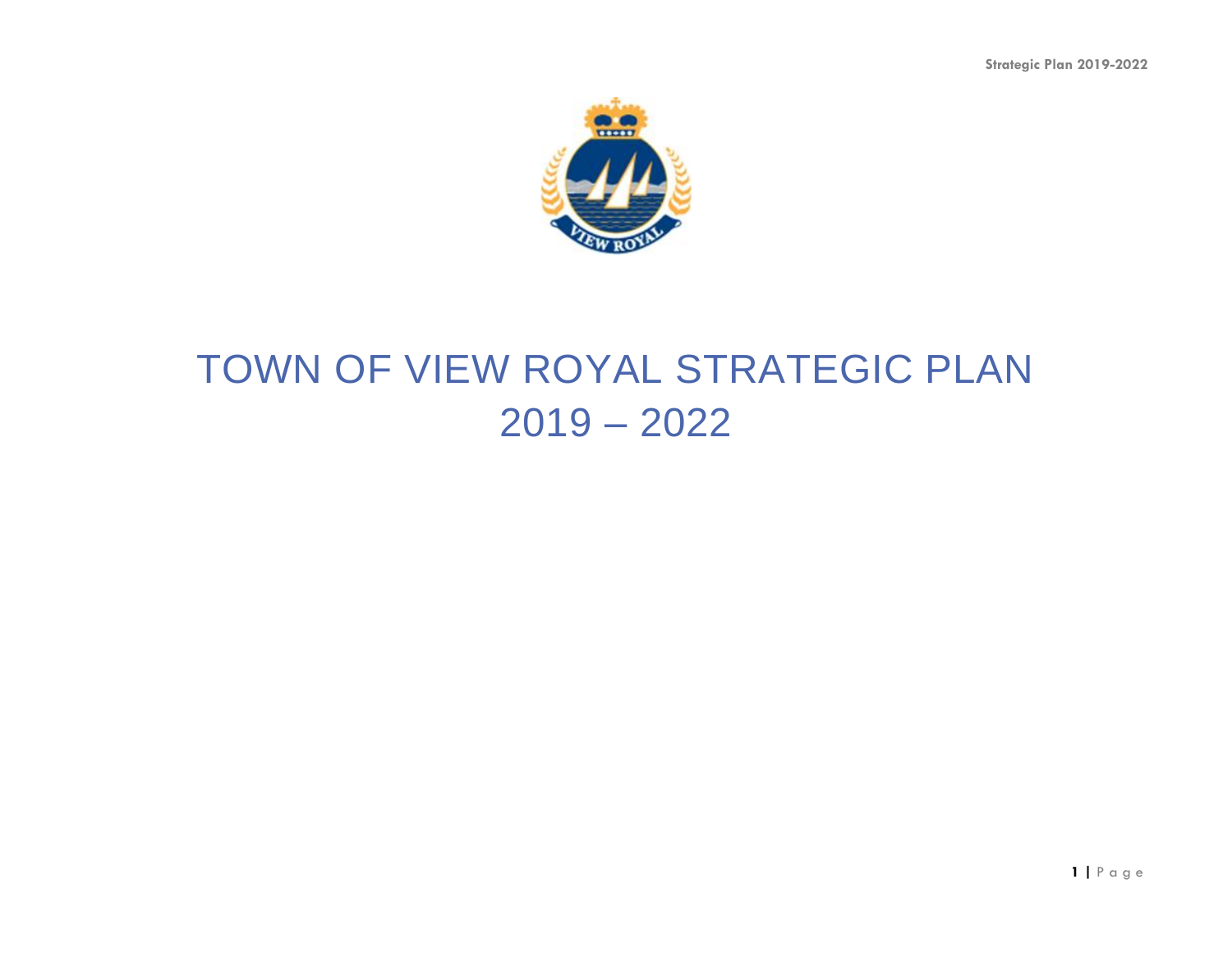We're working together to make View Royal better every day. We're focusing on what's important to the citizens of View Royal, constantly improving how we do business and ensuring we plan for our future to build a strong, healthy and thriving View Royal.

This Strategic Plan details what we hear from citizens about what is important to them and what they want the Town to do on their behalf.

The Plan is based on ongoing public input but specifically includes input from a survey conducted in Spring 2019 following the last municipal election.

This Plan lays out a long-term strategy for the organization that reflects what citizens said is important to them and it will guide the decision making of Council and the work of staff.

## VISION

"The following statement sets out the community's aspirations for what type of place View Royal should be in 20 years and beyond. It describes the state of the community in the future as residents wish it to evolve. The Vision was developed through extensive consultation with the community and is the guiding force behind the policies of the Official Community Plan.

*View Royal is a dynamic and inclusive community that manages growth, while retaining the charm of its traditional neighbourhoods. It is home and workplace to people from all walks of life. Its neighbourhoods are attractive, affordable, walkable and safe. Each neighbourhood has an identifiable character and is connected to nearby centres – and a recognizable central community gathering place – through greenspace corridors and pedestrian/cyclist-friendly streets. Some centres are parks for families to gather and youth to play sports. Others are bustling, mixed-use places with a range of services, amenities, businesses and housing.* 

*View Royal recognizes the impacts of climate change, and is responding by actively promoting energy-efficient, sustainable development, and environmental protection. Well-designed compact housing ensures choice, affordability and better use of land. Infill and redevelopment near neighbourhood centres and transit corridors provides jobs and services closer to where people live – minimizing the need for commuting, and creating pedestrian-friendly streets and destinations.* 

*The local economy is diversified and strong, providing employment, shopping and service options to local and regional residents. Heritage tourism and eco-tourism are promoted as sustainable ways to stimulate the economy and showcase View Royal's environmental and cultural assets.*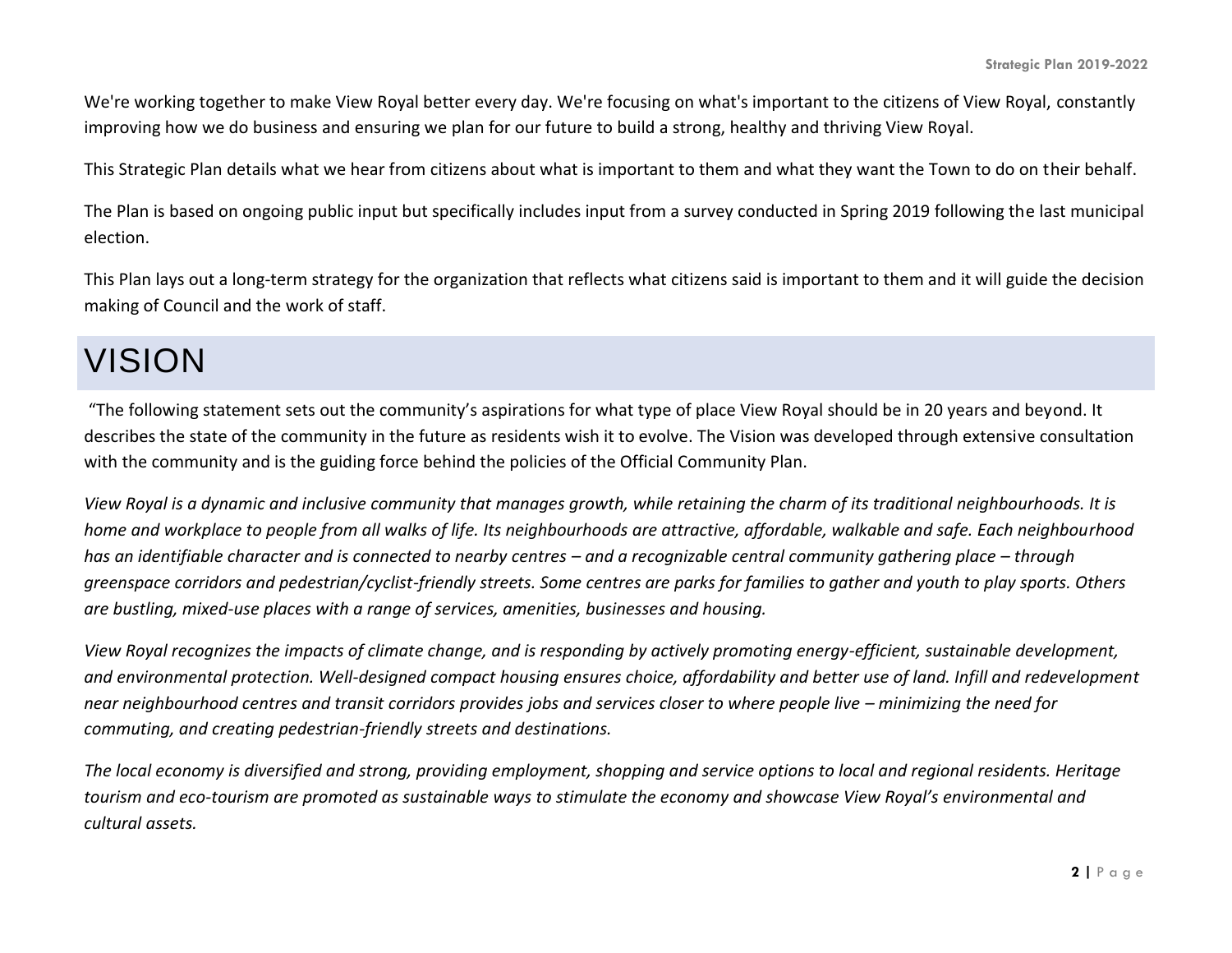*Getting around safely by foot, bike, bus and train is convenient and enjoyable, and a viable alternative to car travel. Train, light rail and other forms of rapid transit are supported by development that facilitates ridership and walkable places.* 

*The Town is endowed with unique natural environments – Thetis Lake Park, Millstream Creek, Craigflower Creek, Esquimalt Harbour and Portage Inlet. The integrity and beauty of these natural amenities are protected and enhanced, while public access to recreation and natural areas is improved. The Town's vast recreation assets are well promoted and integrated into the community. Environmental stewardship and better use of resources – such as alternative energy generation and enhanced waste management – are pursued.*" (Official Community Plan Bylaw 2011)

*Livable View Royal – simply the best place to call home!*

## MISSION

The mission statement describes the fundamental purpose of the Town. It answers the question, "Why does the organization exist?"

View Royal is committed to building a resilient and vibrant community that:

- provides good government;
- delivers services, laws and other matters for community benefit;
- provides stewardship of the public assets; and
- fosters economic, social and environmental well-being.

## VALUES

Values describe enduring, collective beliefs that guide the work of the Council and Staff put into action.

The Town of View Royal pursues community good through a corporate culture that is:

- accountable
- respectful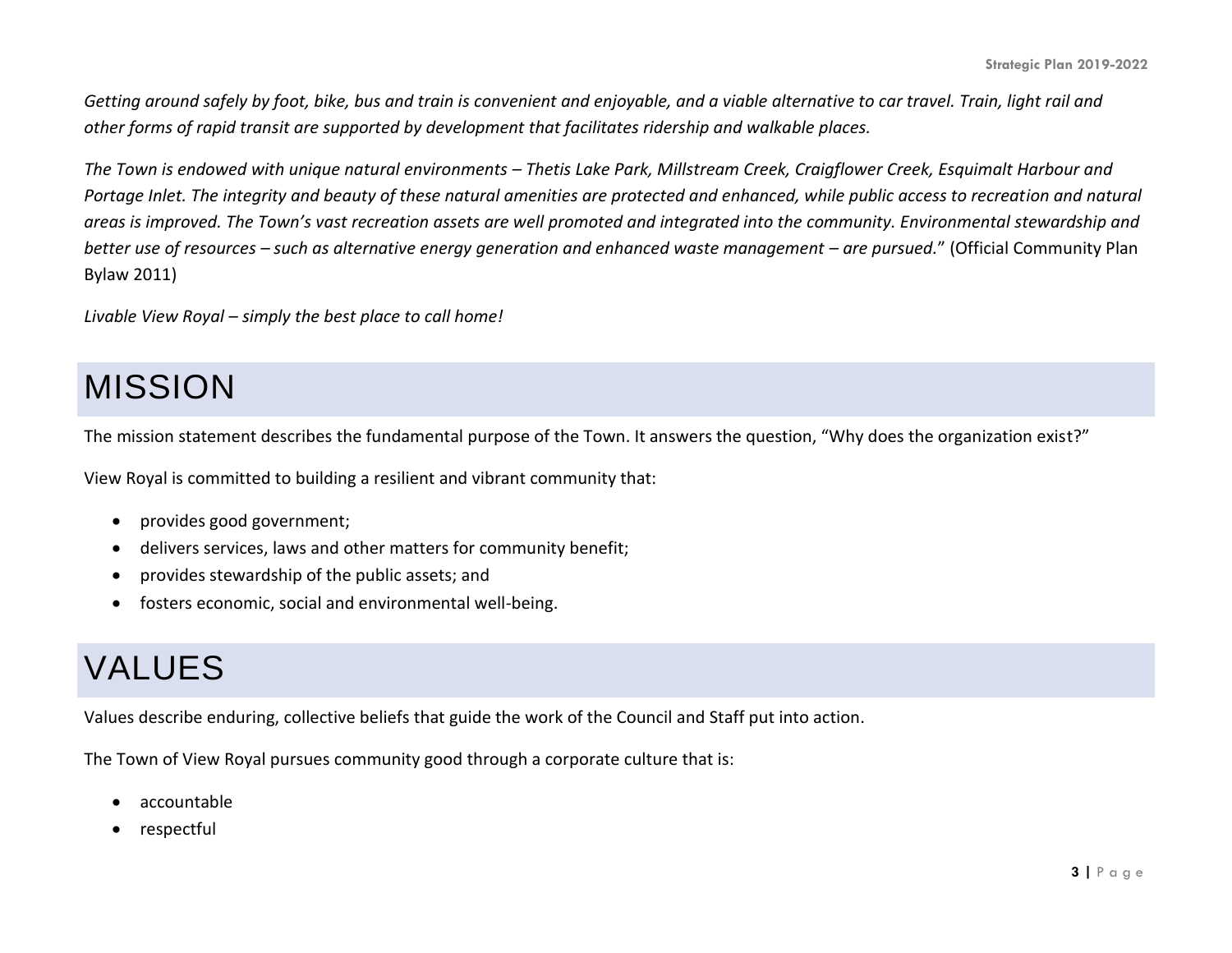- ethical
- collaborative
- innovative
- proactive
- efficient and effective

## ORGANIZATIONAL EXCELLENCE

The Town of View Royal is committed to providing the best possible local government for our residents and business community. This commitment drives constant improvement, with particular emphasis on:

- providing strong, strategic policy-based governance;
- demonstrating collaborative leadership and effective shared decision-making within the community, with our regional partners, including First Nations;
- nurturing productive working relationships at the legislative and executive level;
- pursuing excellence founded on core values, approved plans, policies and our commitment to innovation;
- decision-making processes to be transparent and responsive;
- integrating strategic planning, business planning, budgeting and performance management systems;
- embracing evidence-based best practices for professionalism;
- enhancing customer service and related communications capacity; and
- positioning sustainability as the foundation of our municipal culture.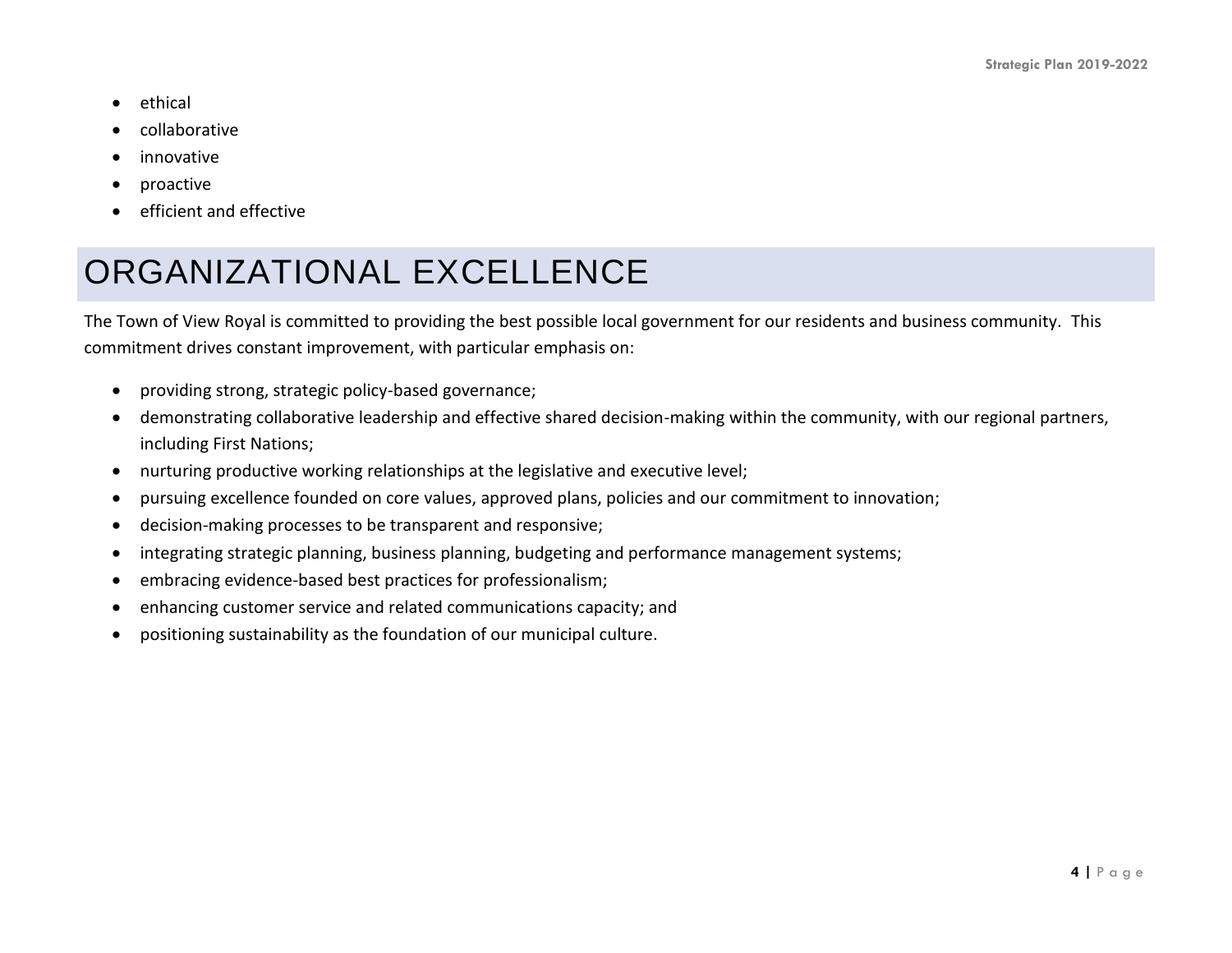## STRATEGIC PLANNING PROCESS

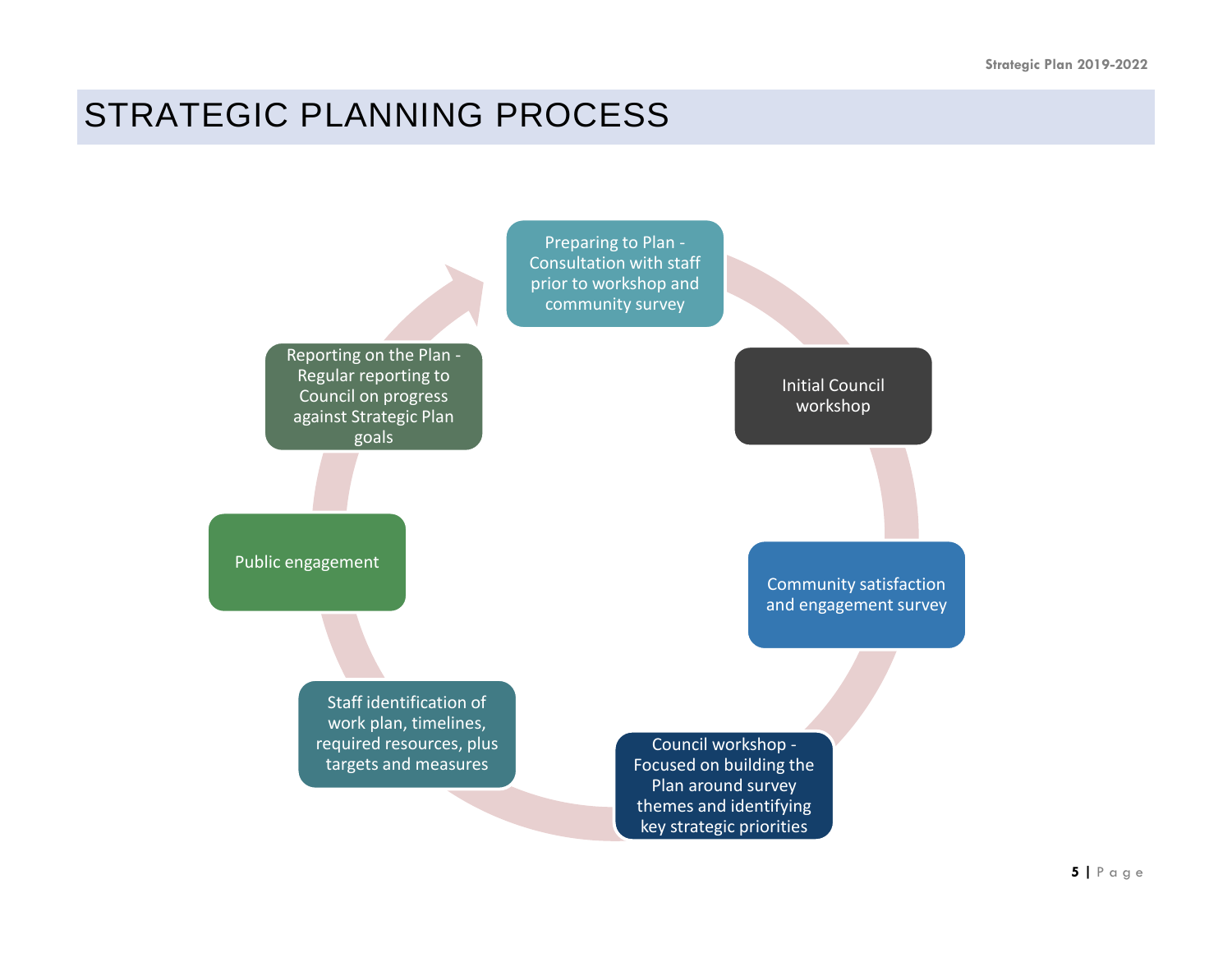## STRATEGIC PRIORITIES

Six strategic priorities have been identified as shown in the chart below. These priorities lay the groundwork for our ten to twenty-year (and beyond) vision.

Tied to each of the priorities are a series of goals and an associated staff work plan that are further described in the tables below.

To measure progress on our goals over time, targets are listed. In the early stages of the Strategic Plan, staff time will be spent gathering benchmark or measurement data for these targets. While some data will be available in 2020, some will only be available once it is collected or after Census 2021 data is released (though 2016 data may be used initially). As well, more targets and associated measurement data may be listed over time. It is important to note that some of the actions taken today will not show a measurable result for years to come!

We recognize that over the term of this Strategic Plan (2019-2022), the staff work plan will change as initiatives are completed and new or pressing items come forward. 2022 will be an opportunity to fine-tune and recalibrate our goals and associated work plan to set the Town of View Royal up for success for the next iteration of the Strategic Plan. Monitoring of our targets will be on-going.

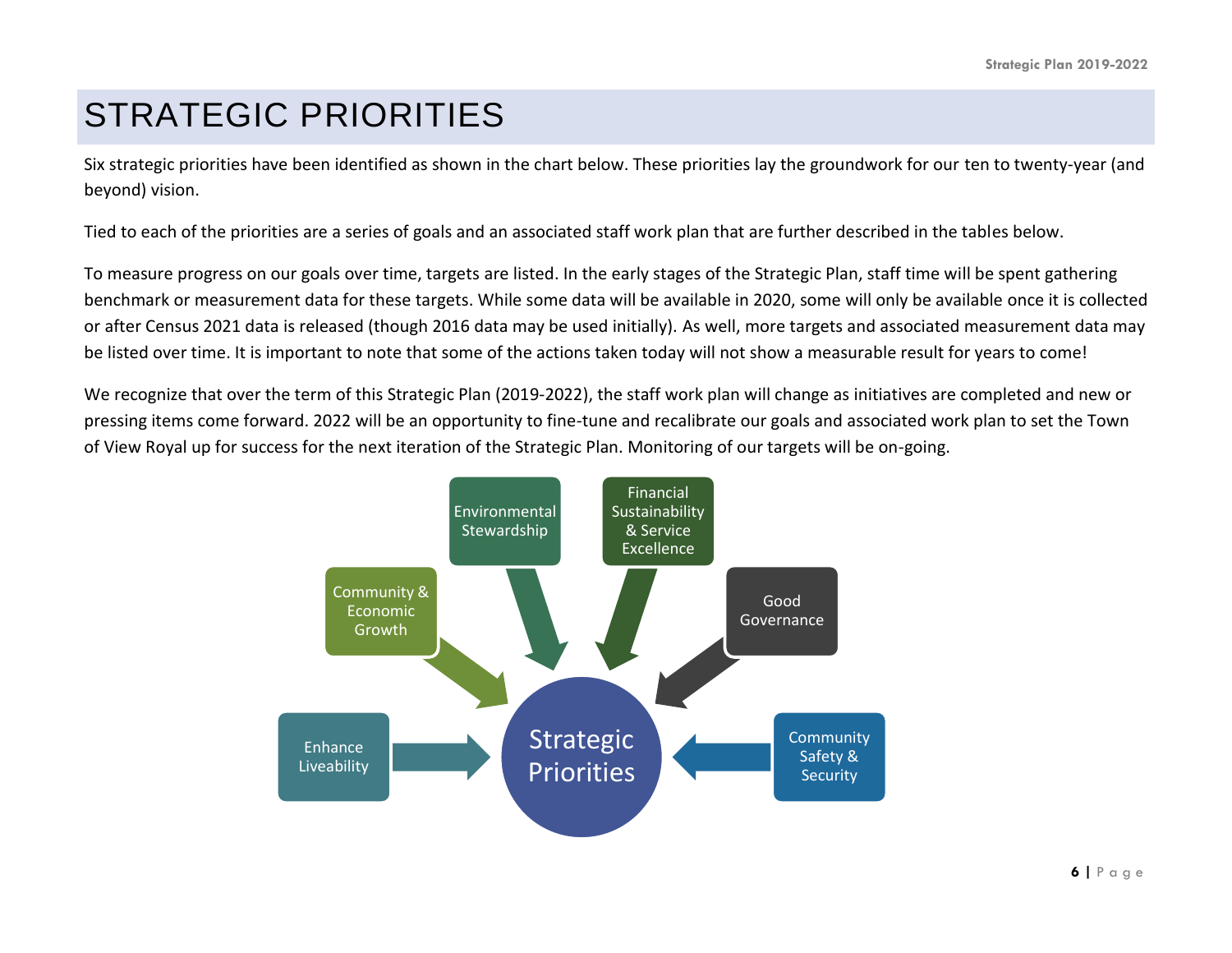## **A. ENHANCE LIVEABILITY IN VIEW ROYAL**

#### **What we heard from citizens**

- be able to move around the community efficiently
- have a range of housing options close to services
- participate in community events and have a sense of belonging
- celebrate View Royal's unique history

| <b>Goals</b>                                                                                    | <b>Target</b> | How will we<br>measure                                                                                      | <b>Work Plan</b>                                                                                                                                                                                                 | <b>Timing</b> | <b>Resources</b><br><b>Required</b> | <b>Status</b>                                                                                                                                                                               |
|-------------------------------------------------------------------------------------------------|---------------|-------------------------------------------------------------------------------------------------------------|------------------------------------------------------------------------------------------------------------------------------------------------------------------------------------------------------------------|---------------|-------------------------------------|---------------------------------------------------------------------------------------------------------------------------------------------------------------------------------------------|
| 1. Shift primary                                                                                | 25%           | progress<br>Percentage of<br>trips to work<br>and school by<br>transit/walking<br>/cycling<br>(Census data) | Identify and implement<br>a)<br>improvements to enhance<br>existing infrastructure that<br>facilitates improved safe routes<br>to schools and Walking School<br>Bus opportunities (2019/2020<br>Ready Step Roll) | 2019-<br>2023 | In-house                            | <b>Complete.</b> Installed speed boxes in<br>school zones and participated in Ready<br>Step Roll program with CRD for View<br>Royal Elementary.                                             |
| transport mode<br>within View Royal<br>away from vehicles<br>to walking, cycling<br>and transit |               |                                                                                                             | Engage BC Transit to pursue<br>b)<br>commitment for a higher level<br>of transit service, including<br>improvements to<br>underserviced areas                                                                    | 2020          | In-house                            | Service improvements to Thetis Lake<br>area have been implemented. Design of<br>rapid bus lanes on Island Highway has<br>been completed and is anticipated to be<br>constructed in 2022/23. |
|                                                                                                 |               |                                                                                                             | c) Engage MOTI to review<br>feasibility of Colwood/Victoria<br>commuter ferry and E & N<br>Corridor                                                                                                              | 2019-<br>2020 | In-house                            | Engagement with the Ministry of<br>Transportation & Infrastructure Regional<br>Corridor Study is in progress.                                                                               |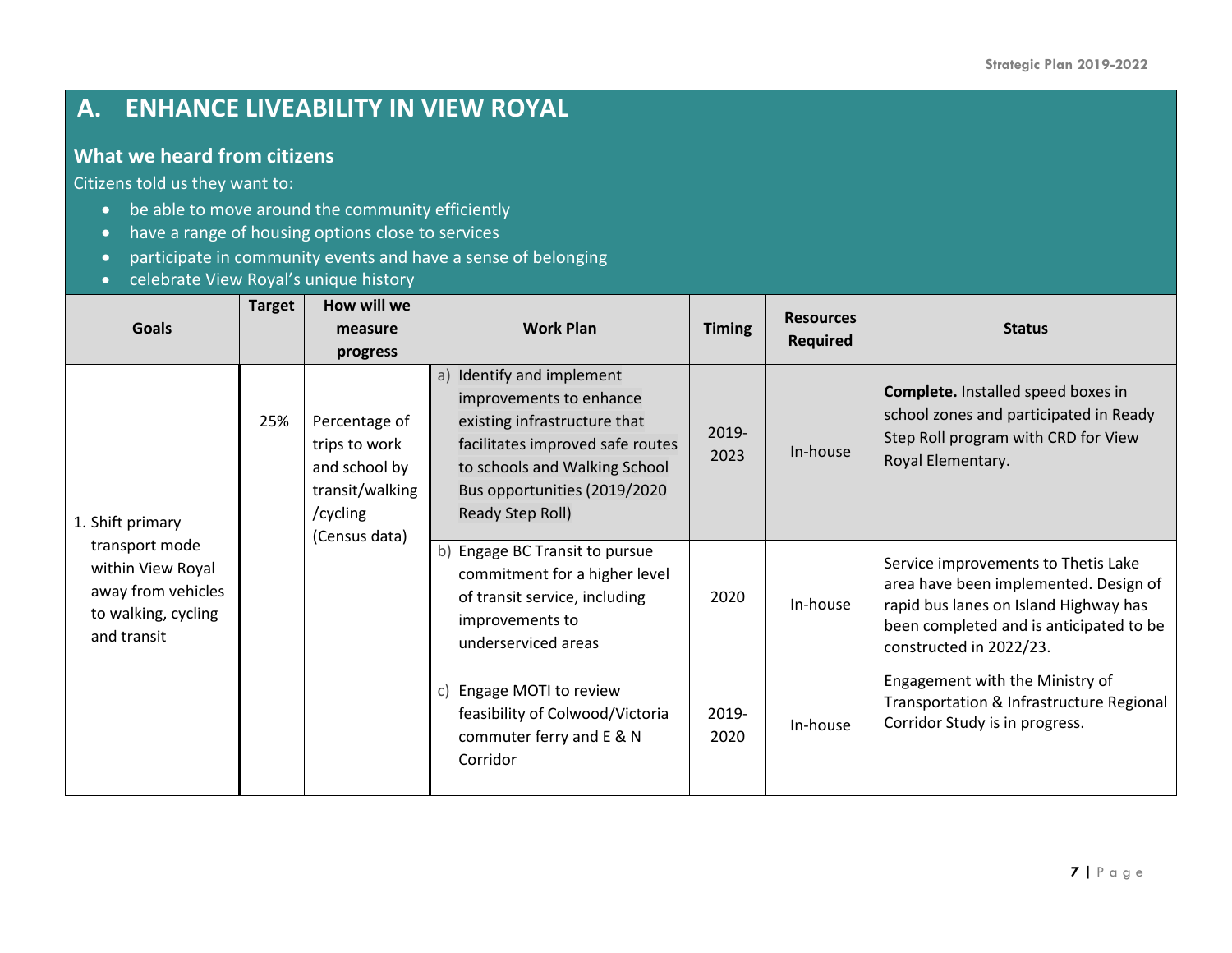## **A. ENHANCE LIVEABILITY IN VIEW ROYAL**

#### **What we heard from citizens**

- be able to move around the community efficiently
- have a range of housing options close to services
- participate in community events and have a sense of belonging
- celebrate View Royal's unique history

| <b>Goals</b>                                                                                     | <b>Target</b> | How will we<br>measure<br>progress                              | <b>Work Plan</b>                                                                                                                    | <b>Timing</b> | <b>Resources</b><br><b>Required</b>                 | <b>Status</b>                                                                                                                                                                                                                                                    |
|--------------------------------------------------------------------------------------------------|---------------|-----------------------------------------------------------------|-------------------------------------------------------------------------------------------------------------------------------------|---------------|-----------------------------------------------------|------------------------------------------------------------------------------------------------------------------------------------------------------------------------------------------------------------------------------------------------------------------|
|                                                                                                  |               |                                                                 | d) Develop an Active<br><b>Transportation Master Plan</b><br>(after OCP is complete)                                                | 2022-<br>2023 | \$5,000 for<br>RFP in 2021;<br>\$145,000 in<br>2022 | Staff were successful in applying for and<br>receiving a \$50,000 grant for the plan<br>and it will be started in 2022. The<br>project proposal was included in the<br>2020-2024 Financial Plan and is slated to<br>be completed by the early spring of<br>2023. |
| 2. Access to a broad                                                                             | 10%           | Increase<br>number of non-<br>market housing                    | a) Complete Housing Gaps and<br><b>Needs Study</b>                                                                                  | 2019-<br>2020 | \$45,000                                            | <b>Complete.</b> Housing Gaps and Needs<br>Study completed in September 2020.                                                                                                                                                                                    |
| range of housing<br>options to meet the<br>needs of various<br>ages, family types<br>and incomes | 10%           | units<br>Increase<br>number of<br>rental units<br>(Census data) | b) Develop a housing affordability<br>strategy                                                                                      | 2022          | \$75,000                                            | OCP Housing Chapter using the housing<br>gaps and needs study to help address<br>housing gaps.                                                                                                                                                                   |
| 3. Proximity to<br>services                                                                      | $<$ 5%        | Percentage of<br>residential<br>properties<br>more than         | Identify commercial<br>a)<br>development opportunities -<br>see economic analysis under<br>separate strategic goal (see B.<br>1. a) | 2019-<br>2020 | \$120,000                                           | <b>Complete.</b> The Precinct Land Economics<br>Study was presented to Committee of<br>the Whole on June 8, 2021. Suggestions<br>for changes to land use designations in<br>the Official Community Plan (OCP) will                                               |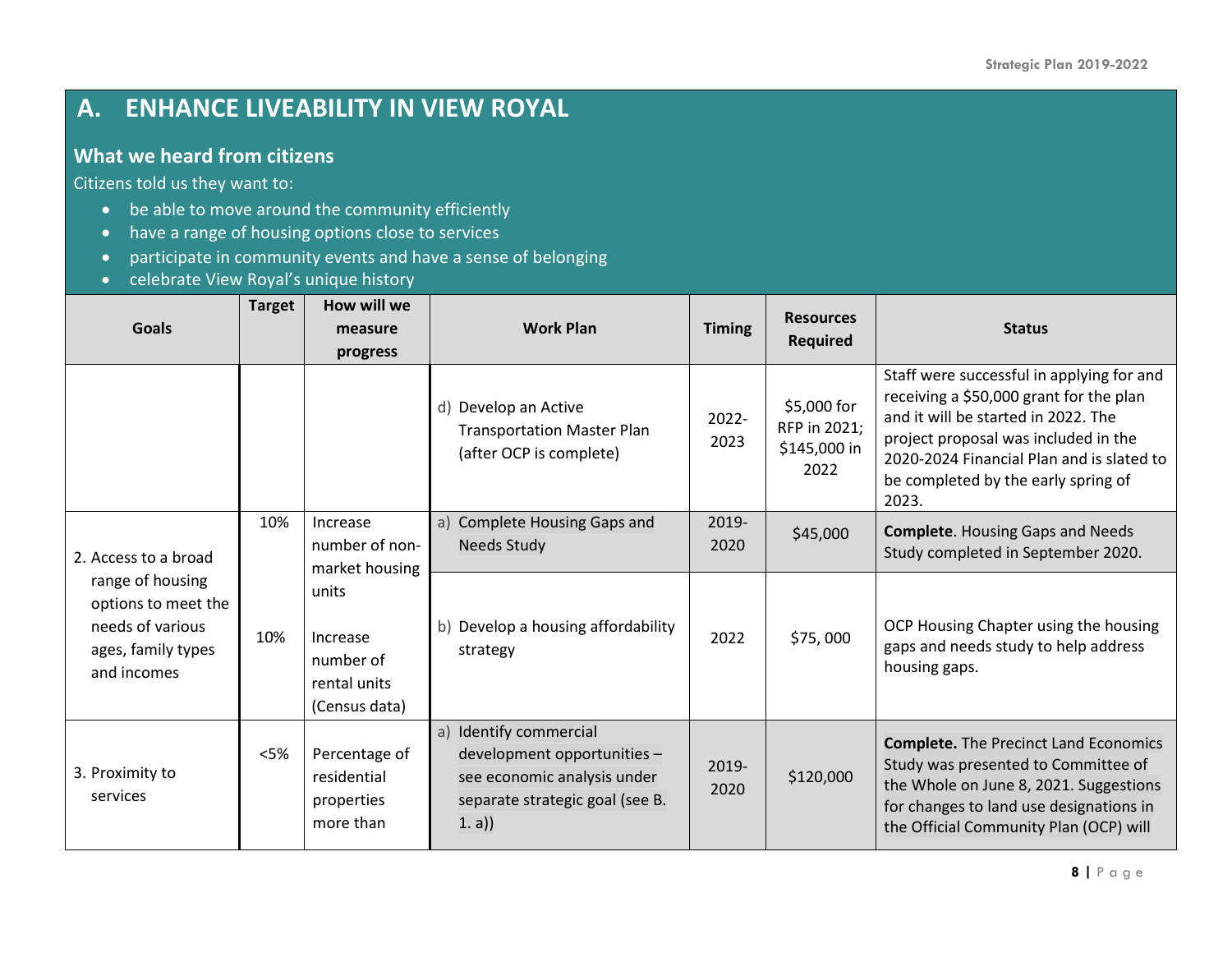## **A. ENHANCE LIVEABILITY IN VIEW ROYAL**

#### **What we heard from citizens**

- be able to move around the community efficiently
- have a range of housing options close to services
- participate in community events and have a sense of belonging
- celebrate View Royal's unique history

| <b>Goals</b>                                                                                                 | <b>Target</b> | How will we<br>measure<br>progress                    | <b>Work Plan</b>                                                                                                                               | <b>Timing</b> | <b>Resources</b><br><b>Required</b> | <b>Status</b>                                                                                     |
|--------------------------------------------------------------------------------------------------------------|---------------|-------------------------------------------------------|------------------------------------------------------------------------------------------------------------------------------------------------|---------------|-------------------------------------|---------------------------------------------------------------------------------------------------|
|                                                                                                              |               | 800m from<br>commercial or                            |                                                                                                                                                |               |                                     | be brought forward as part of the OCP<br>review.                                                  |
|                                                                                                              |               | mixed-use<br>centres                                  | b) Include densification around<br>commercial areas or<br>development of commercial<br>areas within current residential<br>zones in OCP review | 2021          | Incl. in OCP                        | The Official Community Plan (OCP)<br>Review contract was awarded to<br>EcoPlan on June 15, 2021.  |
| 10%<br>4. Build strong<br>relationships and<br>engagement<br>through community<br>events and<br>celebrations |               | Increase<br>number of<br>participants in<br>community | a)<br>Engage a community events<br>coordinator to enhance current<br>events and/or devise new<br>community-building initiatives                | 2023          | <b>TBD</b>                          |                                                                                                   |
|                                                                                                              |               | events                                                | b)<br>Review View Royal Park Master<br>Plan                                                                                                    | 2019-<br>2020 | \$35,000                            | <b>Complete.</b> The View Royal Park Master<br>Plan was adopted on November 17,<br>2020.          |
|                                                                                                              |               | Number of<br><b>Block Party</b><br>permits issued     | Develop Helmcken Centennial<br>c)<br>Park Master Plan                                                                                          | 2022          | \$50,000                            | The project proposal is included in the<br>2021-2025 Financial Plan.                              |
|                                                                                                              |               |                                                       | d) Increase accessibility to and<br>awareness of block party<br>permitting process                                                             | 2019-<br>2020 | In-house                            | <b>Complete.</b> The Block Party Toolkit has<br>been uploaded and is available on the<br>website. |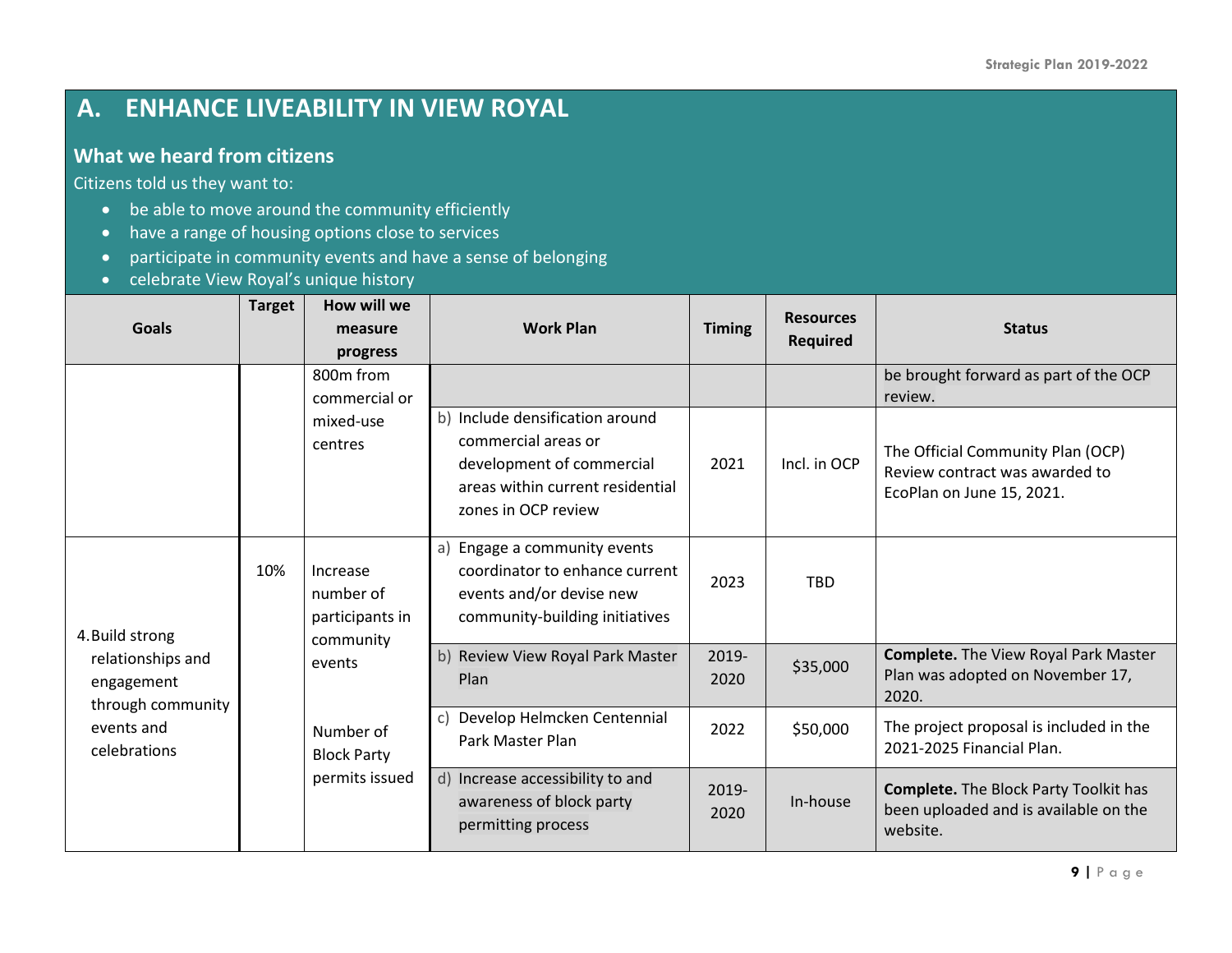## **B. COMMUNITY AND ECONOMIC GROWTH**

#### **What we heard from citizens**

- controlled growth
- implications of growth considered

| <b>Goals</b>                                                    | <b>Target</b>  | How will we<br>measure<br>progress                                         | <b>Work Plan</b>                                                                                                                                                                       | <b>Timing</b> | <b>Resources</b><br><b>Required</b> | <b>Status</b>                                                                                    |
|-----------------------------------------------------------------|----------------|----------------------------------------------------------------------------|----------------------------------------------------------------------------------------------------------------------------------------------------------------------------------------|---------------|-------------------------------------|--------------------------------------------------------------------------------------------------|
| 1. Private investment in<br>redevelopment of<br>strategic sites | $\overline{2}$ | Development<br>applications<br>received for<br>identified sites<br>by 2022 | a) Complete precinct land economic<br>analysis for identified sites (see<br>(A.3.a.)                                                                                                   | 2019-<br>2020 | \$120,000                           | Complete. Report was presented<br>to Committee of the Whole on<br>June 8, 2021.                  |
|                                                                 |                |                                                                            | b) Create a map that identifies sites in<br>corridors and gateways that are<br>likely to redevelop based on the<br>difference between assessed land<br>value and value of improvements | 2021          | In-house                            | Land Economics Study is now<br>complete and can feed into the<br>Official Community Plan review. |
|                                                                 |                |                                                                            | Liaise with South Island Prosperity<br>c)<br>Project (SIPP), Urban Development<br>Institute and property owners                                                                        | 2020-<br>2023 | In-house                            | Complete.                                                                                        |
|                                                                 |                |                                                                            | d) Update sustainability checklist                                                                                                                                                     | 2021          | In-house                            | In progress.                                                                                     |
| 2. Increase skilled<br>employment                               | 2%             | Increase in jobs<br>by type (Census<br>data)                               | Invite SIPP to present to Council re<br>a)<br>their initiatives and strategic<br>priorities                                                                                            | 2020-<br>2023 | In-house                            | Complete. SIPP presented to<br>Committee of the Whole on<br>September 15, 2020.                  |
| 3. Business<br>retention/attraction                             | 20             | Number of new<br>lbusiness                                                 | Island-wide business licence<br>a)<br>program – research and<br>consideration by Council                                                                                               | 2019-<br>2020 | In-house                            | Complete. Bylaw adopted<br>February 18, 2020.                                                    |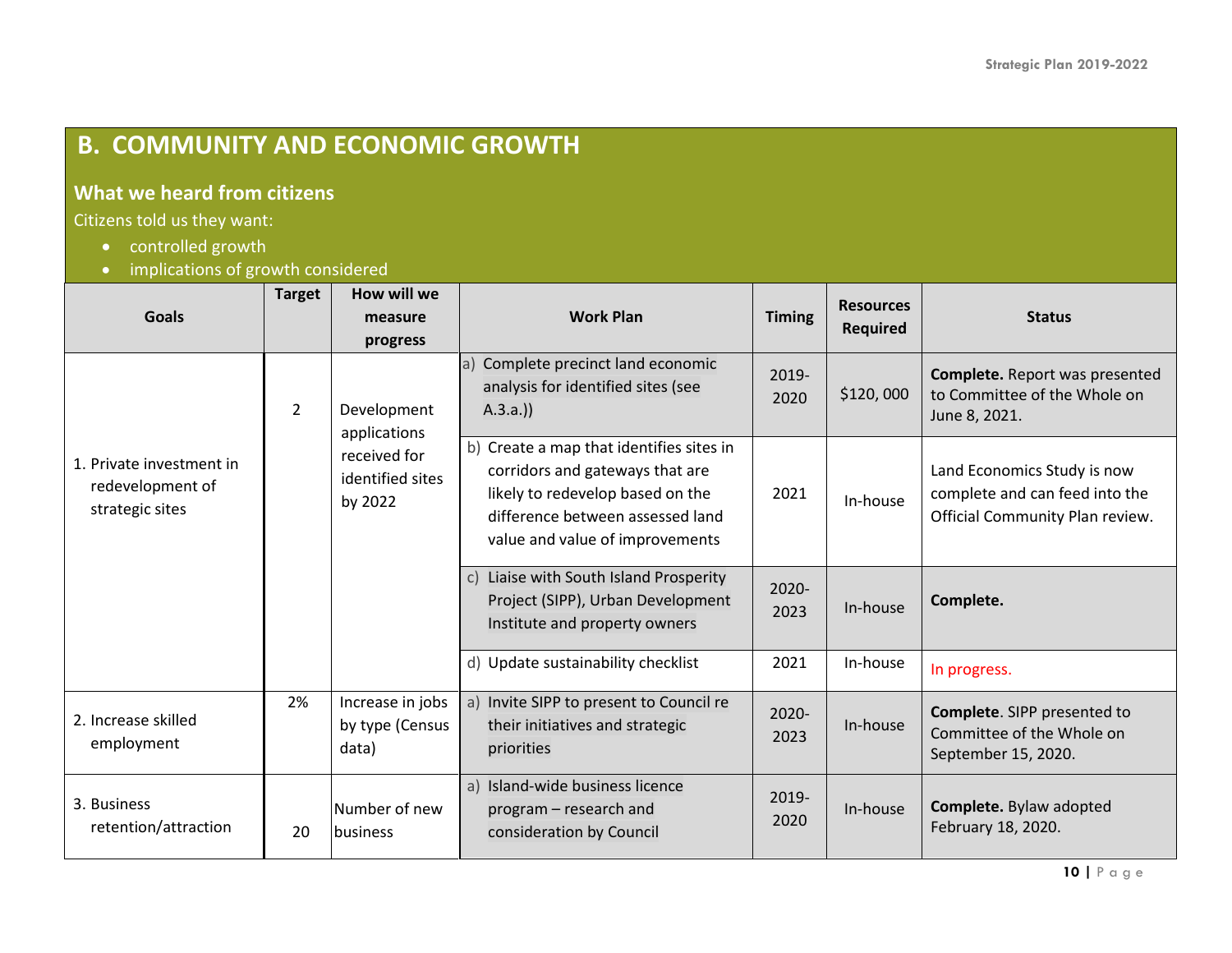## **B. COMMUNITY AND ECONOMIC GROWTH**

#### **What we heard from citizens**

- controlled growth
- implications of growth considered

| <b>Goals</b>                               | <b>Target</b> | How will we<br>measure<br>progress              | <b>Work Plan</b>                                                                                     | <b>Timing</b> | <b>Resources</b><br><b>Required</b> | <b>Status</b>                                                                                                                                                                                                                         |
|--------------------------------------------|---------------|-------------------------------------------------|------------------------------------------------------------------------------------------------------|---------------|-------------------------------------|---------------------------------------------------------------------------------------------------------------------------------------------------------------------------------------------------------------------------------------|
|                                            |               | llicences issued<br>annually<br>Percentage of   | b) Review home-occupation business<br>licence program (after OCP<br>complete)                        | 2022          | In-house                            |                                                                                                                                                                                                                                       |
|                                            | 80%           | business licence<br><b>renewals</b><br>annually | Review annual business community<br>$\mathsf{C}$<br>engagement event; consider<br>offering speaker   | 2020          | In-house                            | Complete. Due to COVID-19 no<br>in-person event was possible in<br>2020. Instead, a flyer from the<br>West Shore Chamber of<br>Commerce was included in<br>business licence renewals. We<br>will revisit hosting an event in<br>2021. |
| 4. Strategic investment in<br>public realm |               |                                                 | a) Placemaking Urban Design Plan to<br>facilitate distinct identity for View<br>Royal's public realm | 2024-<br>2025 | \$100,000                           | The project proposal is included<br>in the 2021-2025 Financial Plan                                                                                                                                                                   |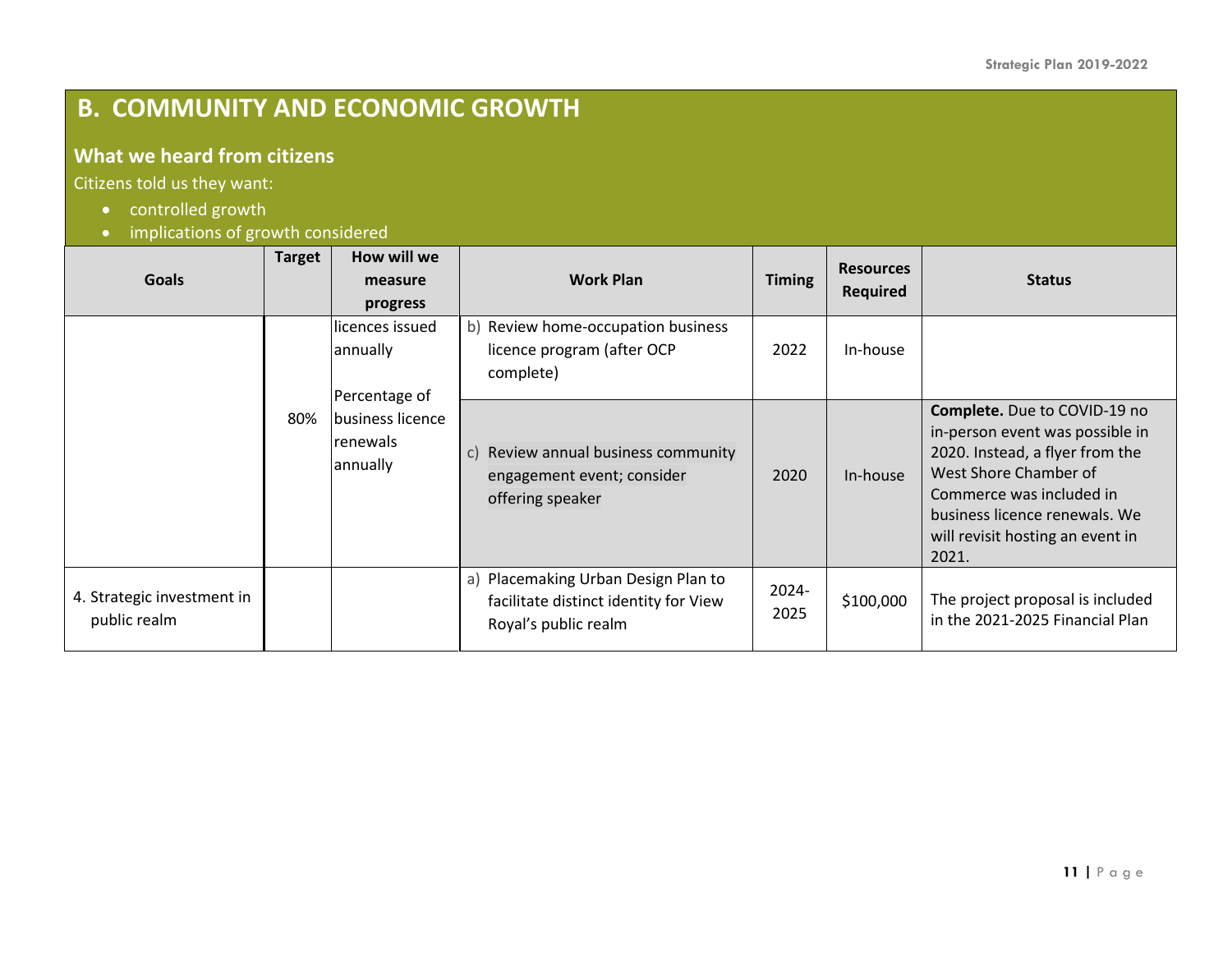## **C. ENVIRONMENTAL STEWARDSHIP**

#### **What we heard from citizens**

Citizens told us they want to:

• focus on community action around climate change

|                                                                                                                                                                                                                                                                                      | <b>Target</b> | How will we                                                                                                                                                                          |                                                                                                                                                                   |                                                                                            | <b>Resources</b> |                                                                                                                            |                                                                       |
|--------------------------------------------------------------------------------------------------------------------------------------------------------------------------------------------------------------------------------------------------------------------------------------|---------------|--------------------------------------------------------------------------------------------------------------------------------------------------------------------------------------|-------------------------------------------------------------------------------------------------------------------------------------------------------------------|--------------------------------------------------------------------------------------------|------------------|----------------------------------------------------------------------------------------------------------------------------|-----------------------------------------------------------------------|
| <b>Goals</b>                                                                                                                                                                                                                                                                         |               | measure<br>progress                                                                                                                                                                  | <b>Work Plan</b>                                                                                                                                                  | <b>Timing</b>                                                                              | <b>Required</b>  | <b>Status</b>                                                                                                              |                                                                       |
| 1. Respond to the<br>declared climate action<br>emergency by reducing<br>greenhouse gas<br>emissions in our<br>community<br>2. Support climate change<br>mitigation and<br>adaptation measures<br>with an emphasis on<br>transportation systems<br>and energy efficient<br>buildings |               | Decrease per<br>capita GHG<br>emissions for<br>buildings and<br>transportation<br>by 2030 based<br>on 2012<br>Community<br>Energy and<br><b>Emissions</b><br><b>Inventory Report</b> | a) Update and adopt an amendment to<br>the 2012 Community Climate Action<br>Plan                                                                                  | $2021 -$<br>2022                                                                           | \$70,000         | The Community Climate Action<br><b>Strategy was initiated August</b><br>2021 with anticipated<br>completion February 2022. |                                                                       |
|                                                                                                                                                                                                                                                                                      |               |                                                                                                                                                                                      |                                                                                                                                                                   | b) Update Tree Protection Bylaw to<br>recognize loss of tree canopy in land<br>development | 2021             | In-house                                                                                                                   | In progress. Slated to be<br>presented to COW on January<br>11, 2022. |
|                                                                                                                                                                                                                                                                                      |               |                                                                                                                                                                                      | c) Update and adopt an amendment to<br>the Corporate Energy and Emissions<br>Plan.                                                                                | 2024                                                                                       | \$35,000         | The project proposal is included<br>in the 2021-2025 Financial Plan.                                                       |                                                                       |
|                                                                                                                                                                                                                                                                                      |               |                                                                                                                                                                                      | a) By 2022, adopt Step 3 of Step Code<br>for Part 9 buildings and Step 2 of Step<br>Code for Part 3 buildings and<br>transition to Step 5 of Step Code by<br>2030 | 2022                                                                                       | In-house         | Staff are actively working on this<br>project. Staff report to come<br>early in 2022 to outline process<br>and key dates.  |                                                                       |
|                                                                                                                                                                                                                                                                                      |               |                                                                                                                                                                                      |                                                                                                                                                                   | b) Facilitate Energy Step Code 3<br>implementation                                         | 2022             | \$7,500                                                                                                                    | The project proposal is included<br>in the 2021-2025 Financial Plan.  |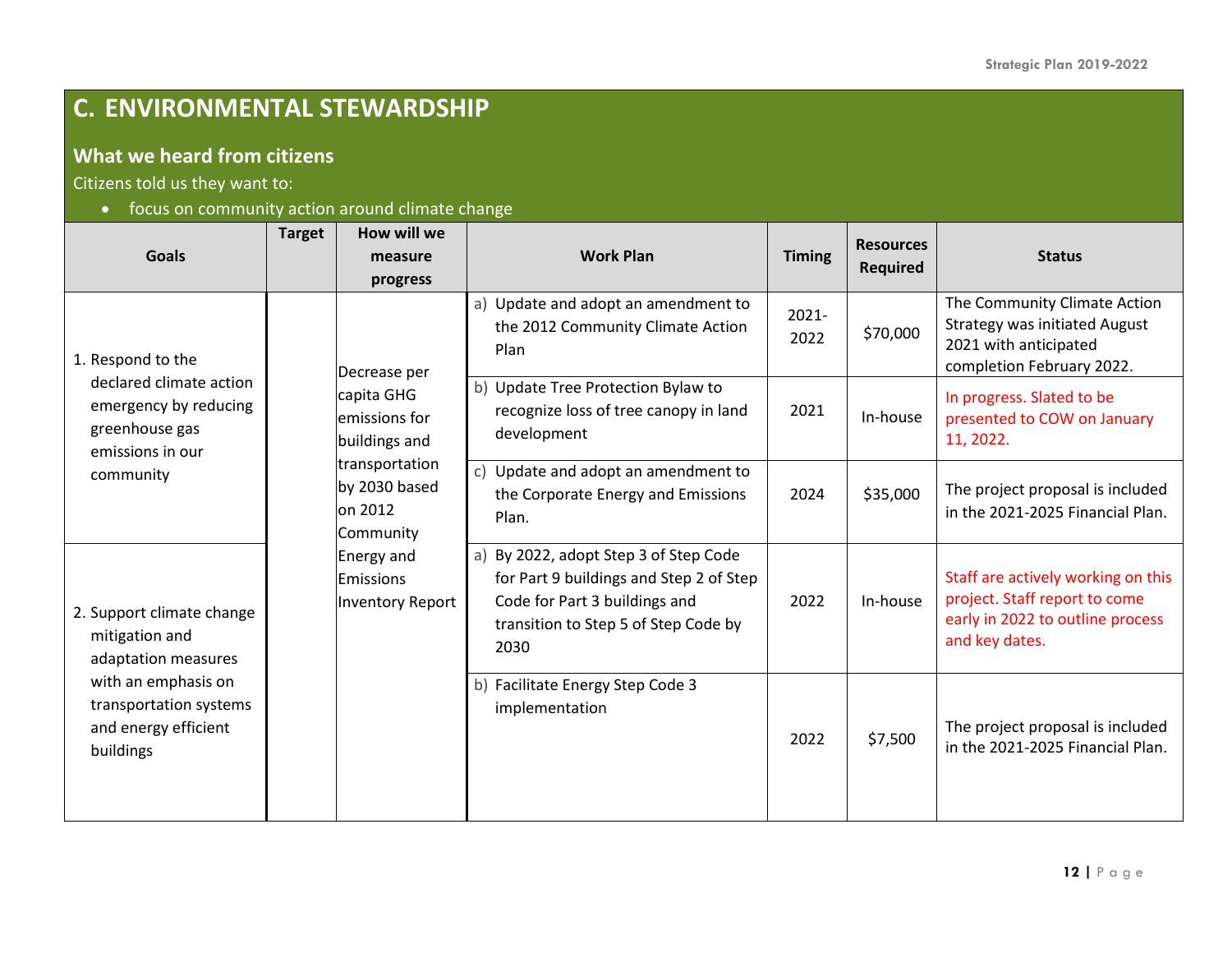## **C. ENVIRONMENTAL STEWARDSHIP**

#### **What we heard from citizens**

Citizens told us they want to:

• focus on community action around climate change

| <b>Goals</b>                                                                           | <b>Target</b> | How will we<br>measure<br>progress                    | <b>Work Plan</b>                                                                                                                                                                                               | <b>Timing</b> | <b>Resources</b><br><b>Required</b> | <b>Status</b>                                                                     |
|----------------------------------------------------------------------------------------|---------------|-------------------------------------------------------|----------------------------------------------------------------------------------------------------------------------------------------------------------------------------------------------------------------|---------------|-------------------------------------|-----------------------------------------------------------------------------------|
|                                                                                        | \$0           | Expenditure for<br>carbon offsets<br>purchased by the | c) Engage a building energy auditor to<br>assess all municipal buildings and<br>develop a strategy to improve the<br>energy efficiency of the buildings,<br>with supplementary funding from BC<br>Hydro/Fortis | 2021          | \$30,000                            | The project proposal is included<br>in the 2021-2025 Financial Plan.              |
|                                                                                        |               | Town to be<br>carbon neutral                          | d) Review density bonusing as an<br>incentive to achieve Step Code level<br>in excess of minimum requirement                                                                                                   | 2022          | In-house                            |                                                                                   |
|                                                                                        |               |                                                       | e) Develop resident owner program to<br>improve energy efficiency of existing<br>housing stock (i.e. oil or gas furnace,<br>window replacement)                                                                | 2021          | In-house                            | Complete. Grant program for<br>heat pump conversion initiated<br>October 1, 2021. |
|                                                                                        |               |                                                       | Collect location inventory of<br>oil/natural gas/propane residential<br>users                                                                                                                                  | 2021          | In-house                            |                                                                                   |
| 3. Accelerate a transition<br>to low carbon<br>transportation modes<br>within the Town |               |                                                       | a) Develop and implement a municipal<br>fleet and<br>equipment<br>policy<br>to<br>prioritize low-emission vehicles and<br>equipment                                                                            | 2019-<br>2020 | In-house                            | The policy update is in progress.                                                 |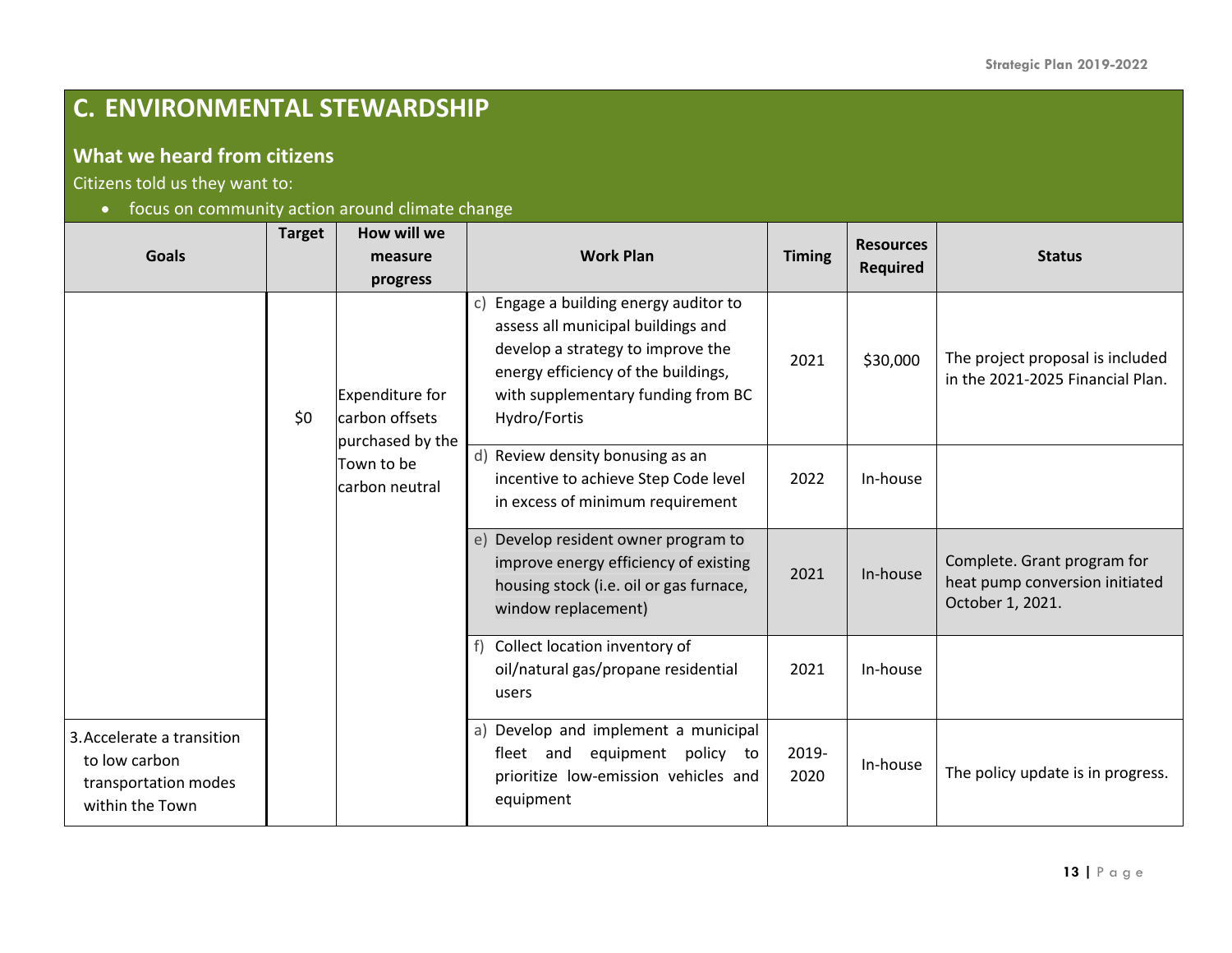## **C. ENVIRONMENTAL STEWARDSHIP**

#### **What we heard from citizens**

Citizens told us they want to:

• focus on community action around climate change

| <b>Goals</b>                                                                                                                                                                             | <b>Target</b> | How will we<br>measure<br>progress | <b>Work Plan</b>                                                                                                                                               | <b>Timing</b>    | <b>Resources</b><br><b>Required</b> | <b>Status</b>                                                                                                                                                                      |
|------------------------------------------------------------------------------------------------------------------------------------------------------------------------------------------|---------------|------------------------------------|----------------------------------------------------------------------------------------------------------------------------------------------------------------|------------------|-------------------------------------|------------------------------------------------------------------------------------------------------------------------------------------------------------------------------------|
|                                                                                                                                                                                          |               |                                    | b) Work with car-share companies to<br>establish presence in View Royal                                                                                        | $2021 -$<br>2022 | In-house                            | Staff initiated contact with<br>MODO and met in August<br>2021. Issues identified in<br>successful co-op implementation<br>include density, and avoiding<br>gaps in service areas. |
|                                                                                                                                                                                          |               |                                    | Zoning Bylaw<br>c)<br>Amend<br>to update<br>parking<br>requirements<br>including<br>charging stations for cars (public and<br>private), e-bikes and e-scooters | 2020             | In-house                            | Complete.                                                                                                                                                                          |
|                                                                                                                                                                                          |               |                                    | a) Develop an Urban Forest Strategy                                                                                                                            | 2023             | \$75,000                            | The project proposal included in<br>the 2021-2025 Financial Plan.                                                                                                                  |
| 4. Support community<br>preparation for climate<br>change impacts with<br>respect to sea level rise,<br>storm surge, forest fires,<br>food security, and other<br>extreme weather events |               |                                    | b) Develop a sea-level rise and storm<br>surge mitigation and adaptation policy                                                                                | 2020-<br>2021    | <b>TBD</b>                          | Initial policy developed and<br>approved by Council. Additional<br>refinement likely in response to<br>latest IPCC report.                                                         |
|                                                                                                                                                                                          |               |                                    | c) Update the wildfire interface zone<br>assessment and update development<br>permit area guidelines accordingly<br>(concurrent with OCP)                      | 2022             | \$25,000                            | Did not receive grant approval<br>from UBCM; will re-apply in<br>2022 if available.                                                                                                |
|                                                                                                                                                                                          |               |                                    | d) Develop and implement a fuel load<br>management program for wildfire<br>interface zones                                                                     | 2022,<br>ongoing | \$25,000<br>/annum                  |                                                                                                                                                                                    |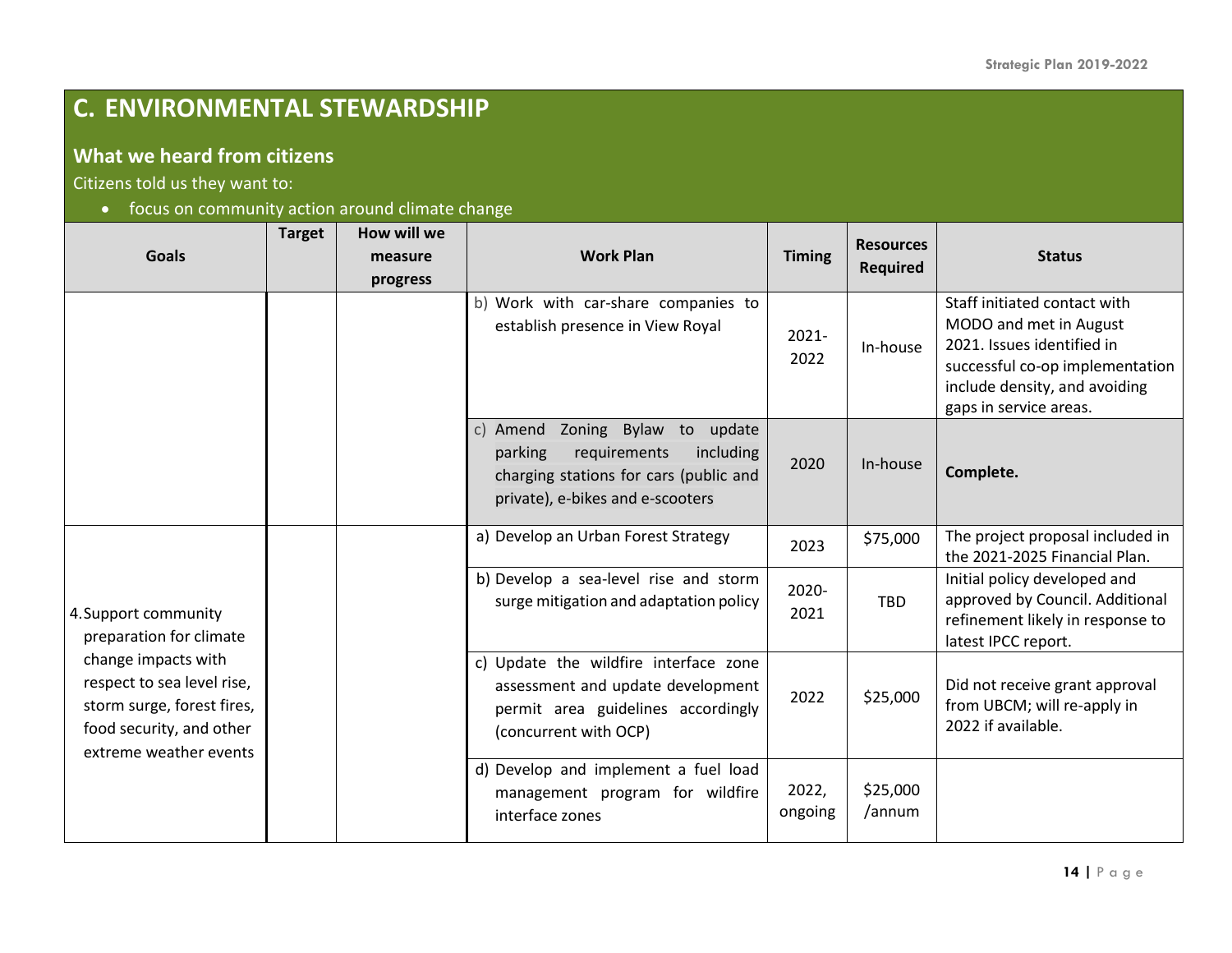### **D. FINANCIAL SUSTAINABILITY & SERVICE EXCELLENCE**

#### **What we heard from citizens**

- receive good value for tax dollars
- fund the continuation of current service levels through taxation (52% of survey respondents said "Increase taxes to maintain services at current levels")
- fund future large projects through putting aside funds annually (68% of survey respondents indicated "Put aside funds each year to fund future large projects")

|                                                                                         | <b>Target</b>                             | How will we                                                      |                                                                                                                                                                                                                                  |               | <b>Resources</b> |                                                                                                                                                                                                                                                 |
|-----------------------------------------------------------------------------------------|-------------------------------------------|------------------------------------------------------------------|----------------------------------------------------------------------------------------------------------------------------------------------------------------------------------------------------------------------------------|---------------|------------------|-------------------------------------------------------------------------------------------------------------------------------------------------------------------------------------------------------------------------------------------------|
| <b>Goals</b>                                                                            |                                           | measure                                                          | <b>Work Plan</b>                                                                                                                                                                                                                 | <b>Timing</b> | <b>Required</b>  | <b>Status</b>                                                                                                                                                                                                                                   |
|                                                                                         |                                           | progress                                                         |                                                                                                                                                                                                                                  |               |                  |                                                                                                                                                                                                                                                 |
| 1. Confidence in the<br>fiscal health and<br>financial<br>sustainability of the<br>Town | Minimize                                  | Infrastructure<br>deficit                                        | a) Complete Asset Management Plan,<br>considering options to minimize<br>infrastructure deficit                                                                                                                                  | 2019-<br>2024 | \$70,000         | Asset replacement funding plan<br>report presented in June<br>2021. Long-term financial<br>model to support Asset<br>Management decisions and<br><b>Asset Management Policy</b><br>development are included in<br>the 2021-2025 Financial Plan. |
|                                                                                         |                                           |                                                                  | b) Develop Long-term Financial Plan<br>that incorporates implications of<br>Asset Management Plan and funding<br>choices                                                                                                         | 2019-<br>2024 | \$80,000         | The project proposal is included<br>in the 2021-2025 Financial Plan.<br>Costs may be offset if further<br>grant applications are<br>approved.                                                                                                   |
| 2. Diversified revenue<br>base*                                                         | 30%<br>commerc<br>ial/light<br>industrial | Ratio of<br>commercial<br>assessments to<br>total<br>assessments | a) Continue to improve relationships<br>with business community to build<br>business friendly reputation-annual<br>business mixer; Island-wide mobile<br>business licence; online business<br>licence renewals and applications; | 2020-<br>2023 | In-house         | * See also the Goals listed in B.<br>Community and Economic<br>Growth<br>Online business licence search<br>and renewal functionality was<br>launched in November 2020.                                                                          |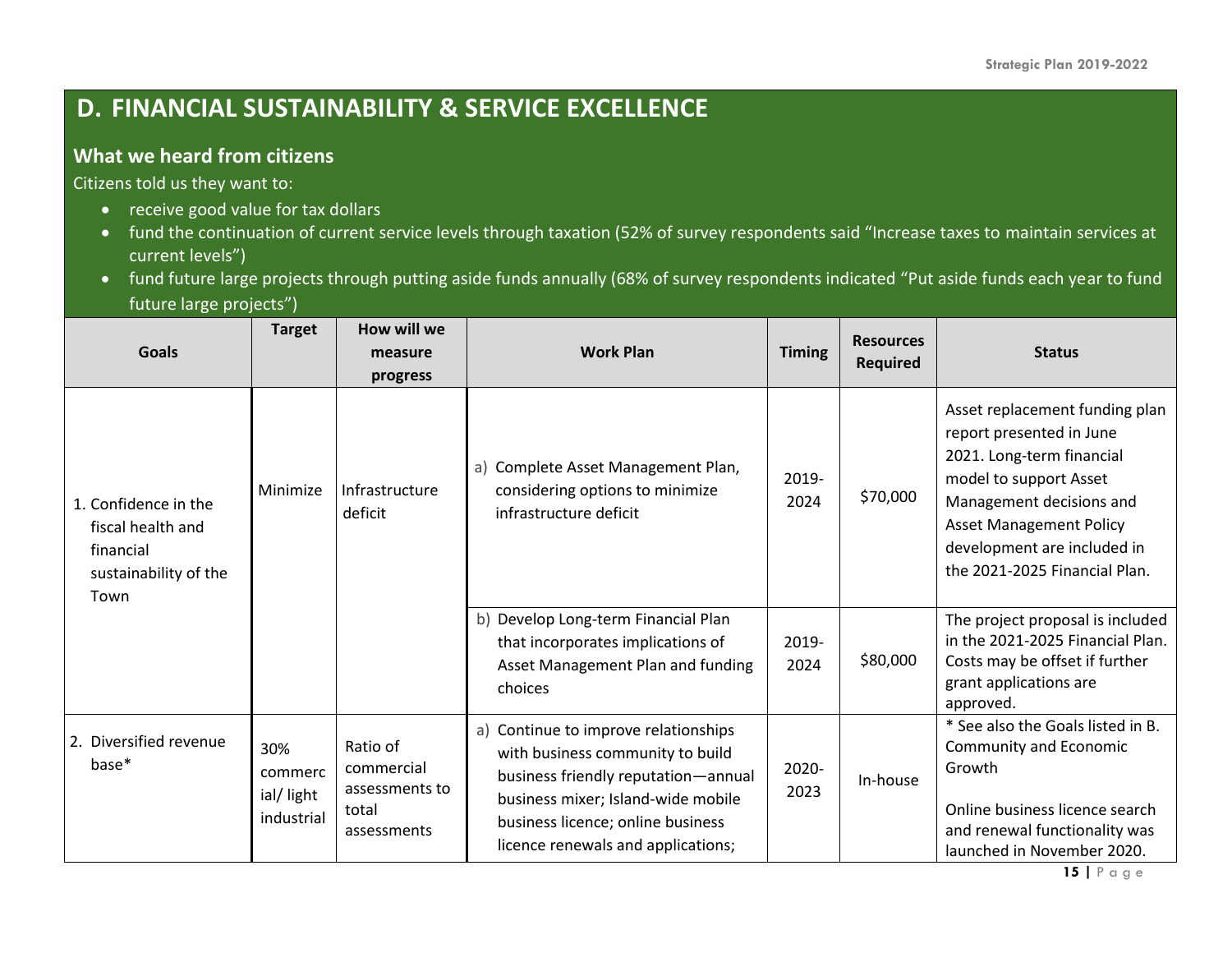## **D. FINANCIAL SUSTAINABILITY & SERVICE EXCELLENCE**

#### **What we heard from citizens**

- receive good value for tax dollars
- fund the continuation of current service levels through taxation (52% of survey respondents said "Increase taxes to maintain services at current levels")
- fund future large projects through putting aside funds annually (68% of survey respondents indicated "Put aside funds each year to fund future large projects")

|                               | <b>Target</b>   | How will we                                               |                                                                                                                                                                                                                                                                                                       |                       | <b>Resources</b>     |                                                                                                                                                           |
|-------------------------------|-----------------|-----------------------------------------------------------|-------------------------------------------------------------------------------------------------------------------------------------------------------------------------------------------------------------------------------------------------------------------------------------------------------|-----------------------|----------------------|-----------------------------------------------------------------------------------------------------------------------------------------------------------|
| <b>Goals</b>                  |                 | measure                                                   | <b>Work Plan</b>                                                                                                                                                                                                                                                                                      | <b>Timing</b>         | <b>Required</b>      | <b>Status</b>                                                                                                                                             |
|                               |                 | progress                                                  |                                                                                                                                                                                                                                                                                                       |                       |                      |                                                                                                                                                           |
|                               | assessme<br>nts |                                                           | consider expanded Home Occupation<br>definition; engage with South Island                                                                                                                                                                                                                             |                       |                      |                                                                                                                                                           |
|                               | <b>TBD</b>      | Reduce<br>percentage of<br>revenue from<br>property taxes | Prosperity Project annually<br>b) Revise sewer utility revenue structure<br>to include CRD costs associated with<br>sewer conveyance and treatment<br>(adds institutional contribution)<br>c) Develop an investment program<br>(policy, contracts, relationships<br>(Municipal Finance Authority)) to | 2019-<br>2020<br>2022 | In-house<br>\$25,000 | Complete. Bylaw approved with<br>the 2020 billing cycle complete<br>under the restructured rates.<br>The project proposal is<br>scheduled for 2022 in the |
| 3. Predictable property       | $<$ 5%          | Variability<br>between tax<br>rate prediction             | increase return on investments<br>a) Include projected new market<br>construction estimates in tax revenue<br>for all years of the five-year budget,                                                                                                                                                  | 2021-                 | In-house             | Financial Plan.<br>The item is included in the                                                                                                            |
| tax and user fee<br>increases |                 | and actual<br>approved tax<br>rate increase in            | based on development projections<br>(View Royal) (primarily building<br>permits)                                                                                                                                                                                                                      | 2022                  |                      | budget planning process.                                                                                                                                  |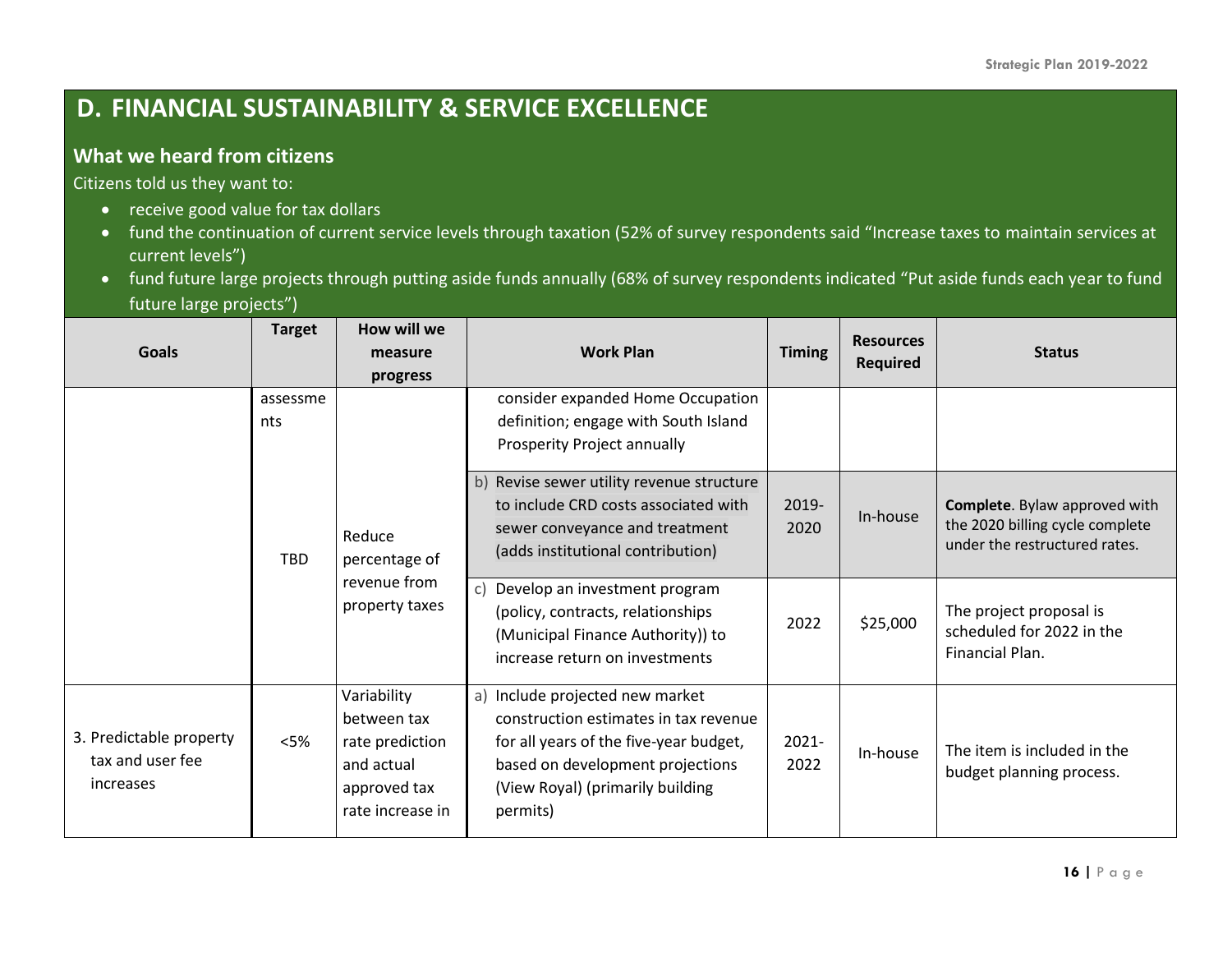### **D. FINANCIAL SUSTAINABILITY & SERVICE EXCELLENCE**

#### **What we heard from citizens**

- receive good value for tax dollars
- fund the continuation of current service levels through taxation (52% of survey respondents said "Increase taxes to maintain services at current levels")
- fund future large projects through putting aside funds annually (68% of survey respondents indicated "Put aside funds each year to fund future large projects")

| <b>Goals</b>                                             | <b>Target</b> | How will we<br>measure<br>progress                                             | <b>Work Plan</b>                                                                                                       | <b>Timing</b>    | <b>Resources</b><br><b>Required</b> | <b>Status</b>                                                                                                                                                                                    |
|----------------------------------------------------------|---------------|--------------------------------------------------------------------------------|------------------------------------------------------------------------------------------------------------------------|------------------|-------------------------------------|--------------------------------------------------------------------------------------------------------------------------------------------------------------------------------------------------|
|                                                          |               | each year of the<br>five-year<br>financial plan                                | b) Include future staffing level<br>requirements for all five-years in<br>financial plan                               | 2020-<br>2023    | In-house                            | The item is included in the<br>budget planning process.                                                                                                                                          |
| Citizen satisfaction<br>4.<br>with services and<br>value | $90% +$       | Maintain or<br>lincrease citizen<br>satisfaction<br>levels from 2019<br>survey | a) Online interactive citizen budgeting<br>tool                                                                        | $2020 -$<br>2021 | \$11,500                            | <b>Complete.</b> The Initiative was<br>approved in December 2019<br>and was implemented for the<br>2020 budget cycle. It is<br>included in the planning<br>process for the 2021 budget<br>cycle. |
|                                                          |               |                                                                                | b) Develop a priority list for spending<br>community amenity contributions<br>through engagement with the<br>community | $2021 -$<br>2022 | In-house                            |                                                                                                                                                                                                  |
|                                                          |               |                                                                                | c) Conduct a statistically valid citizen<br>satisfaction and engagement survey                                         | 2022             | \$42,500                            | Project proposal included in<br>draft 2020-2024 Financial Plan                                                                                                                                   |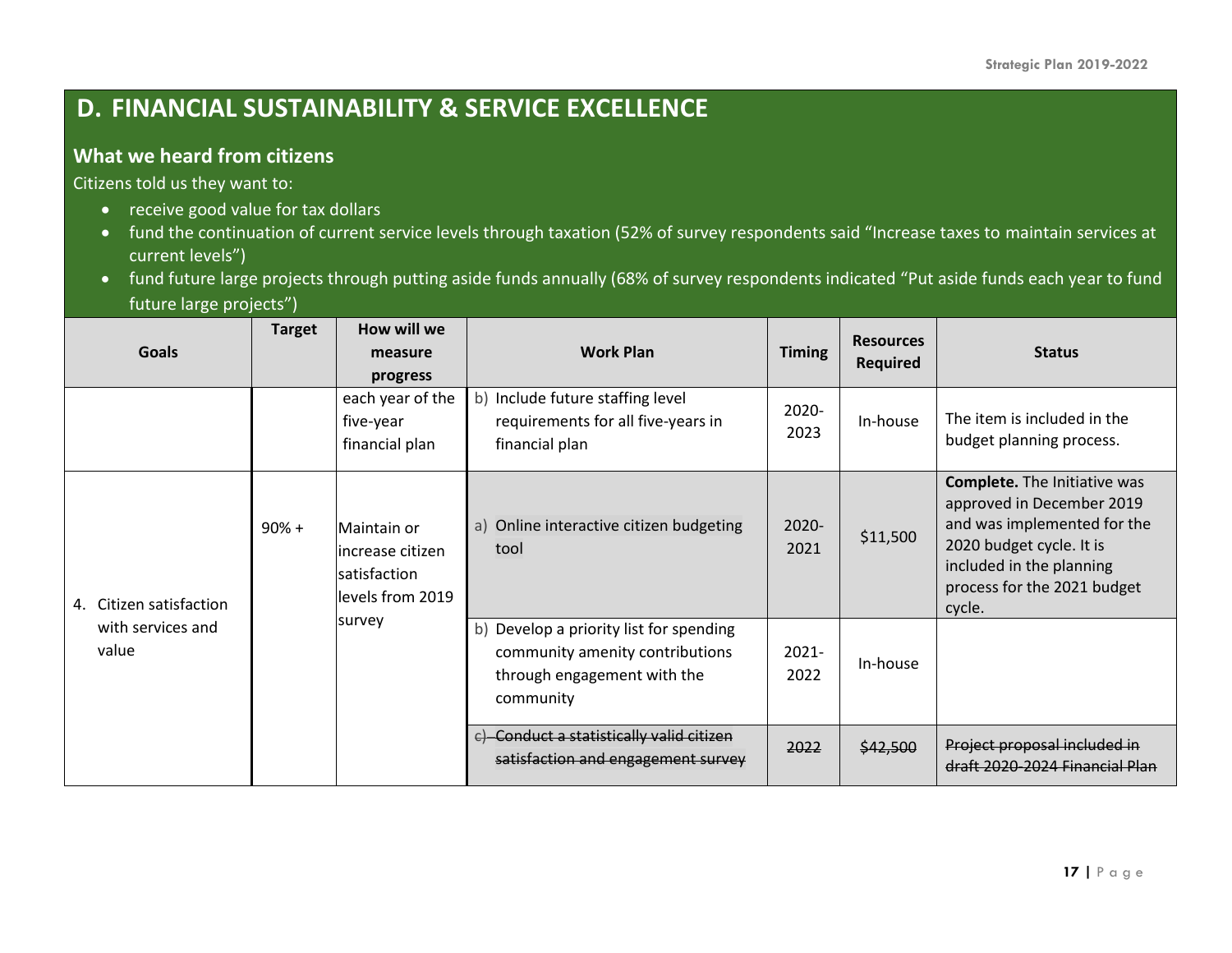## **E. GOOD GOVERNANCE**

#### **What we heard from citizens**

- transparency in decision-making
- respectful meetings

| <b>Goals</b>                                                                                                                                                  | <b>Target</b> | How will we<br>measure                                                     | <b>Work Plan</b>                                                                                                                               | <b>Timing</b>    | <b>Resources</b> | <b>Status</b>                                                                                       |
|---------------------------------------------------------------------------------------------------------------------------------------------------------------|---------------|----------------------------------------------------------------------------|------------------------------------------------------------------------------------------------------------------------------------------------|------------------|------------------|-----------------------------------------------------------------------------------------------------|
|                                                                                                                                                               |               | progress                                                                   |                                                                                                                                                |                  | <b>Required</b>  |                                                                                                     |
| 1. Strong and active citizen<br>participation in<br>community engagement<br>in Town of View Royal<br>meetings, open houses,<br>surveys, budget<br>development | 10%           | Increase number<br>of participants in<br>municipal<br>engagement<br>events | Explore partnership with West Shore<br>a)<br>Parks & Recreation Society for<br>programming in View Royal's parks<br>and neighbourhoods         | $2021 -$<br>2022 | In-house         | Delayed to 2021/2022 due<br>to COVID-19.                                                            |
|                                                                                                                                                               |               |                                                                            | b) Develop community engagement<br>strategy to identify methods and tools<br>for strong community engagement                                   | 2023             | \$80,000         | The project proposal is<br>included in the 2021-2025<br>Financial Plan.                             |
| 2. Strong constructive<br>relationships with                                                                                                                  |               |                                                                            | a) Host at least one Council to Council<br>event with each First Nation.                                                                       | 2022             | In-house         | In progress. Event with<br><b>Esquimalt Nation delayed</b><br>until spring 2022 due to<br>COVID-19. |
| neighbouring<br>municipalities,<br>Songhees Nation,<br>Esquimalt Nation, and in                                                                               |               |                                                                            | b) Arrange intermunicipal events<br>celebrating park connections between<br>Colwood, Esquimalt, Langford,<br>Saanich, CRD Parks and View Royal | 2021             | In-house         |                                                                                                     |
| relations at the CRD                                                                                                                                          |               |                                                                            | Host community training re. First<br>C)<br>Nations relationships, history and<br>protocols                                                     | 2022             | \$10,000         | The project proposal will be<br>put forward for the 2022-<br>2026 Financial Plan.                   |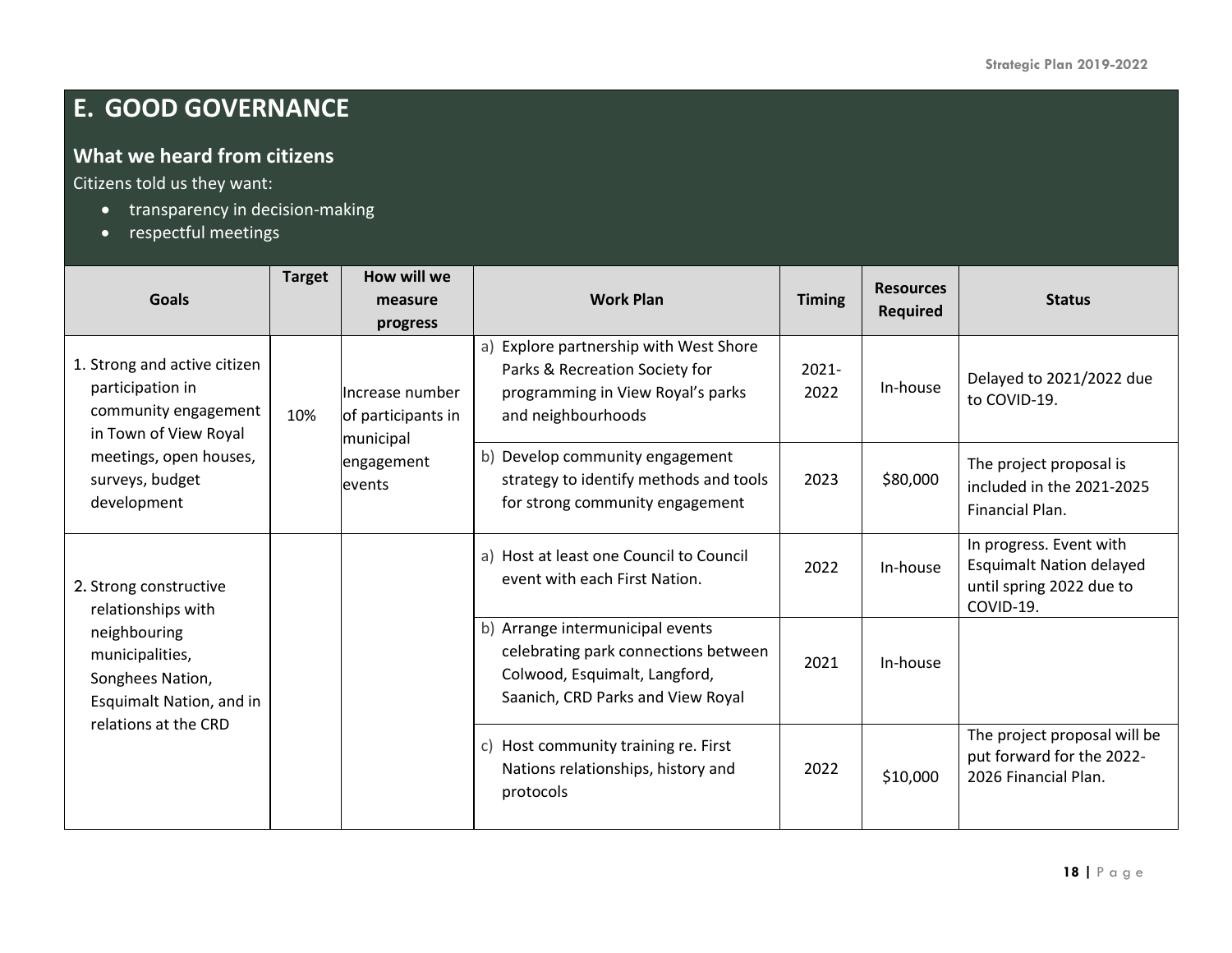## **E. GOOD GOVERNANCE**

#### **What we heard from citizens**

- transparency in decision-making
- respectful meetings

| <b>Goals</b>                                         | <b>Target</b> | How will we<br>measure<br>progress | <b>Work Plan</b>                                                                                                                | <b>Timing</b>    | <b>Resources</b><br>Required    | <b>Status</b>                                                                                                                                           |
|------------------------------------------------------|---------------|------------------------------------|---------------------------------------------------------------------------------------------------------------------------------|------------------|---------------------------------|---------------------------------------------------------------------------------------------------------------------------------------------------------|
|                                                      |               |                                    | Develop an acknowledgement of<br>d)<br>traditional territories in Town of View<br>Royal and develop policy regarding its<br>use | $2020 -$<br>2021 | In-house                        | Complete. Policy 0100-<br>052 was approved by<br>Council on February 16,<br>2021. Territorial<br>acknowledgements are in<br>place for Council meetings. |
|                                                      |               |                                    | Develop Council code of conduct<br>a)                                                                                           | 2021             | In-house                        | Complete.                                                                                                                                               |
| 3. Respectful, constructive<br>Council relationships |               |                                    | b) Council meeting webcasting                                                                                                   | 2020             | \$37,500<br>plus annual<br>fees | Complete. Project advanced<br>due to pandemic; completed<br>July 2020, including real-<br>time public engagement by<br>phone or instant messaging.      |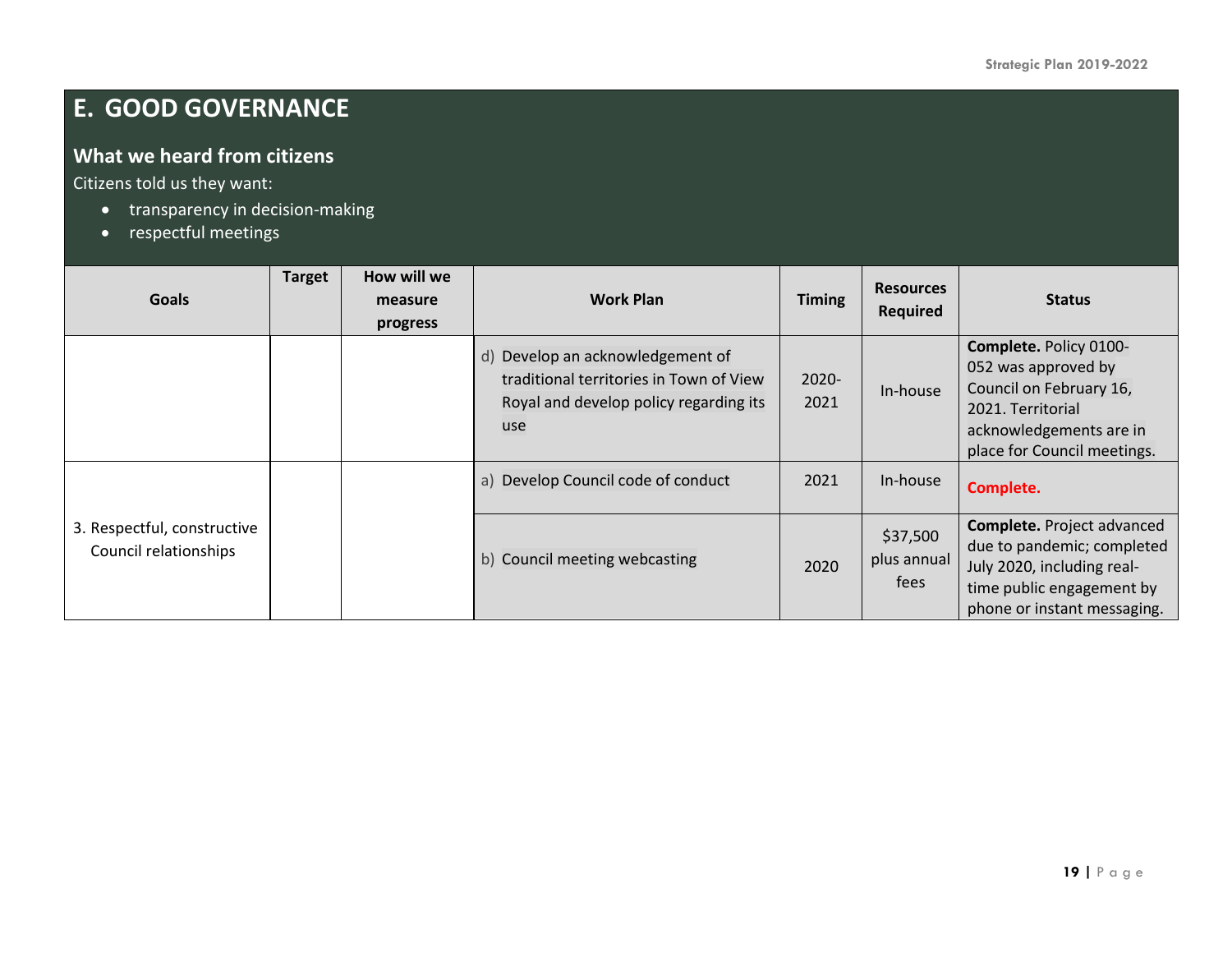## **F. COMMUNITY SAFETY AND SECURITY**

#### **What we heard from citizens**

Citizens told us they want to:

• live and work in a safe community prepared for emergencies (96% and 89% of survey respondents said they are very or somewhat satisfied with fire and police services respectively)

| <b>Goals</b>                              | <b>Target</b> | How will we                             | <b>Work Plan</b>                                                                                                                            | <b>Timing</b> | <b>Resources</b><br><b>Required</b> | <b>Status</b>                                                                                                                                                                                               |
|-------------------------------------------|---------------|-----------------------------------------|---------------------------------------------------------------------------------------------------------------------------------------------|---------------|-------------------------------------|-------------------------------------------------------------------------------------------------------------------------------------------------------------------------------------------------------------|
|                                           |               | measure                                 |                                                                                                                                             |               |                                     |                                                                                                                                                                                                             |
| 1. A real and perceived<br>safe community |               | progress                                | a) Increase Fire Department full time<br>employees                                                                                          | 2021          | <b>TBD</b>                          | Complete.                                                                                                                                                                                                   |
|                                           |               |                                         | b) Increase volunteer night shifts                                                                                                          | 2021          | In-house                            | Complete. New schedule<br>implemented in July 2021.                                                                                                                                                         |
|                                           |               |                                         | Encourage greater implementation of<br>c)<br>Block Watch in View Royal                                                                      | 2021          | In-house                            |                                                                                                                                                                                                             |
| 2. Prepared for<br>emergencies            | 100%          | Well-trained staff<br>available for EOC | a) Require every employee to complete<br>at least one Justice Institute of BC<br><b>Emergency Operations Centre course</b><br>or equivalent | 2022          | In-house                            | No in-person JIBC training<br>available for staff due to<br>COVID-19. Will explore online<br>and in person training options<br>with JIBC in 2022 depending<br>on COVID-19 protocols.                        |
|                                           |               |                                         | b) Update Business Continuity Plan                                                                                                          | 2022          | \$15,000<br>and In-<br>house        | Consultant help will be<br>required for the Information<br>Technology component of<br>the Business Continuity Plan;<br>a project summary will be put<br>forward for the 2022-2026<br><b>Financial Plan.</b> |